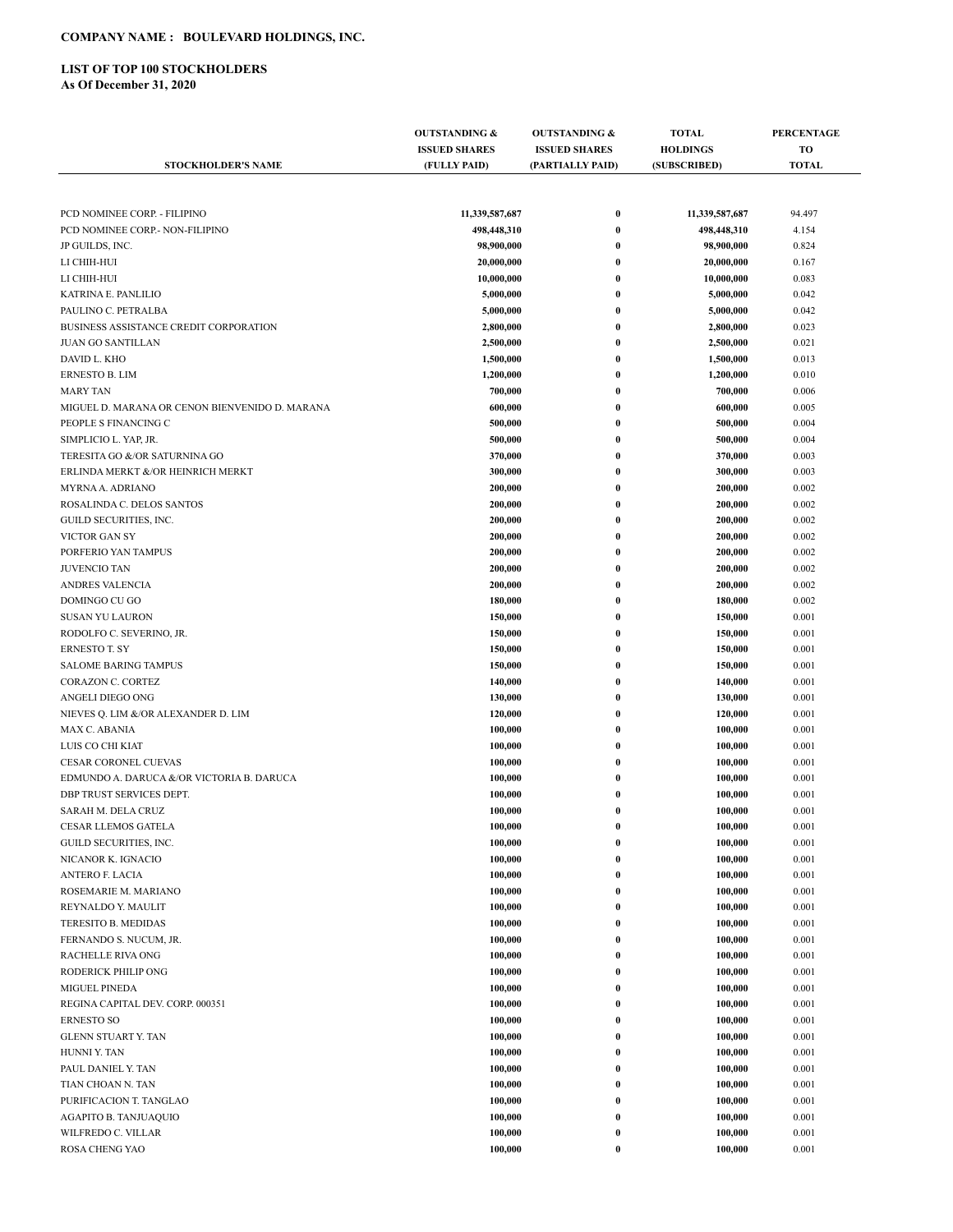| HERWIN TN. YU                                      | 100,000          | $\boldsymbol{0}$     | 100,000<br>0.001                   |  |
|----------------------------------------------------|------------------|----------------------|------------------------------------|--|
| RENATO C. SARGUILLA                                | 90,000           | $\bf{0}$             | 0.001<br>90,000                    |  |
| MICHAEL JEFFREY GO                                 | 80,000           | $\bf{0}$             | 0.001<br>80,000                    |  |
| MONTANO R. GO, JR.                                 | 70,000           | $\bf{0}$             | 70,000<br>0.001                    |  |
| MAITA DEL CAMPO MANGLAPUS                          | 60,000           | $\bf{0}$             | 60,000<br>0.001                    |  |
| <b>DOLORES D. PUNTAWE</b>                          | 60,000           | $\bf{0}$             | 60,000<br>0.001                    |  |
| <b>MARIO S. ABUDE</b>                              | 50,000           | $\bf{0}$             | 0.000<br>50,000                    |  |
| FELICITAS S. AGUILAR                               | 50,000           | $\bf{0}$             | 50,000<br>0.000                    |  |
| <b>JUANA ARGOSINO</b>                              | 50,000           | $\bf{0}$             | 0.000<br>50,000                    |  |
| MILDRED A. BACARRO                                 | 50,000           | $\bf{0}$             | 50,000<br>0.000                    |  |
| MAURO BABILONIA BADIOLA                            | 50,000           | $\bf{0}$             | 50,000<br>0.000                    |  |
| <b>EVELINA AMORES BALBON</b>                       | 50,000           | $\bf{0}$             | 50,000<br>0.000                    |  |
| BIC INVESTMENT & CAPITAL CORPORATION               | 50,000<br>50,000 | $\bf{0}$<br>$\bf{0}$ | 0.000<br>50,000<br>50,000<br>0.000 |  |
| <b>AURORA C. BUNING</b><br><b>ARTEMIO L. BUTED</b> | 50,000           | $\bf{0}$             | 50,000<br>0.000                    |  |
| <b>IAN CALANGI</b>                                 | 50,000           | $\bf{0}$             | 0.000<br>50,000                    |  |
| VIOLETA B. CARIDAD                                 | 50,000           | $\bf{0}$             | 0.000<br>50,000                    |  |
| ROBERT MAR CHAN                                    | 50,000           | $\bf{0}$             | 0.000<br>50,000                    |  |
| CHAN KOON K. CHEE                                  | 50,000           | $\bf{0}$             | 50,000<br>0.000                    |  |
| ARSENIO LEE CHUA                                   | 50,000           | $\bf{0}$             | 0.000<br>50,000                    |  |
| TSU LI CHUANG                                      | 50,000           | $\bf{0}$             | 50,000<br>0.000                    |  |
| KIAN CHAY CO                                       | 50,000           | $\bf{0}$             | 50,000<br>0.000                    |  |
| MARIO MANUELITO CORONEL                            | 50,000           | $\bf{0}$             | 50,000<br>0.000                    |  |
| <b>CAROLENE SIA DICHAVES</b>                       | 50,000           | $\bf{0}$             | 50,000<br>0.000                    |  |
| ROSA DYCHINGCO                                     | 50,000           | $\bf{0}$             | 50,000<br>0.000                    |  |
| WILLIAM EBOL                                       | 50,000           | $\bf{0}$             | 0.000<br>50,000                    |  |
| CELESTINA M. ESCALONA                              | 50,000           | $\bf{0}$             | 50,000<br>0.000                    |  |
| RUBEN OLALIA ESPIRITU                              | 50,000           | $\bf{0}$             | 50,000<br>0.000                    |  |
| ANTONIO A. ESTOLAS                                 | 50,000           | $\bf{0}$             | 0.000<br>50,000                    |  |
| CEZARIA D. GAOR                                    | 50,000           | $\pmb{0}$            | 50,000<br>0.000                    |  |
| CARMELITA P. GONZALES<br>LILY S. HO                | 50,000<br>50,000 | $\bf{0}$<br>$\bf{0}$ | 50,000<br>0.000<br>0.000<br>50,000 |  |
| PERCIVAL LANDA                                     | 50,000           | $\bf{0}$             | 0.000<br>50,000                    |  |
| BIENVINIDO LIM &/OR WILLIAM L.                     | 50,000           | $\bf{0}$             | 50,000<br>0.000                    |  |
| ROSE NELLIE G. MAGBAG                              | 50,000           | $\bf{0}$             | 50,000<br>0.000                    |  |
| . MARIE ANTOINETTE D.                              | 50,000           | $\bf{0}$             | 50,000<br>0.000                    |  |
| <b>ALBERTO MENDOZA</b>                             | 50,000           | $\bf{0}$             | 50,000<br>0.000                    |  |
| DOLORES T. ONG                                     | 50,000           | $\bf{0}$             | 50,000<br>0.000                    |  |
| AZUCENA R. PALAGANAS                               | 50,000           | $\bf{0}$             | 50,000<br>0.000                    |  |
| FILOMENA C. PEDROCHE                               | 50,000           | $\bf{0}$             | 0.000<br>50,000                    |  |
| <b>SUSAN LIM PRINCIPE</b>                          | 50,000           | $\bf{0}$             | 50,000<br>0.000                    |  |
| ROSITA PUNZALAN QUITO                              | 50,000           | $\bf{0}$             | 0.000<br>50,000                    |  |
| <b>DOLORES G. ROSALES</b>                          | 50,000           | $\bf{0}$             | 50,000<br>0.000                    |  |
| <b>WILSON SY</b>                                   | 50,000           | $\bf{0}$             | 50,000<br>0.000                    |  |
| <b>ABELARDO T. TENG</b>                            | 50,000           | $\bf{0}$             | 0.000<br>50,000                    |  |
| <b>MANUEL OBAL YAN</b>                             | 50,000           | $\bf{0}$             | 0.000<br>50,000                    |  |
| ROBERTO GO YU                                      | 50,000           | $\bf{0}$<br>$\bf{0}$ | 0.000<br>50,000<br>0.000           |  |
| SOTERO ALA-AN ANG<br>ERNANI M. ANTONIO             | 40,000<br>40,000 | $\boldsymbol{0}$     | 40,000<br>0.000<br>40,000          |  |
| <b>BONIFACIO CHUA</b>                              | 40,000           | $\bf{0}$             | 40,000<br>0.000                    |  |
| ELEAZAR PADUA DUCLAYAN                             | 40,000           | $\bf{0}$             | 40,000<br>0.000                    |  |
| <b>RICHARD GORDON</b>                              | 40,000           | 0                    | 40,000<br>0.000                    |  |
| ROLITO JALECO JAMILARIN                            | 40,000           | $\bf{0}$             | 40,000<br>0.000                    |  |
| HENRY SINDAYEN MALICDEM                            | 40,000           | $\bf{0}$             | 0.000<br>40,000                    |  |
| JOSEPH CHAN ONG                                    | 40,000           | $\bf{0}$             | 0.000<br>40,000                    |  |
| <b>BELLA T. QUILLOY</b>                            | 40,000           | $\pmb{0}$            | 40,000<br>0.000                    |  |
| <b>JULIE U. REYES</b>                              | 40,000           | $\bf{0}$             | 0.000<br>40,000                    |  |
| <b>MAURICIA VALDEZ</b>                             | 40,000           | $\bf{0}$             | 0.000<br>40,000                    |  |
| MARIONETTE PEREGRINO AGUISANDA                     | 30,000           | $\bf{0}$             | 0.000<br>30,000                    |  |
| ANTONIO B. ALTAMIRANO                              | 30,000           | $\bf{0}$             | 0.000<br>30,000                    |  |
| <b>BENITO L. ANG</b>                               | 30,000           | $\bf{0}$             | 0.000<br>30,000                    |  |
| CECILIA L. ARCELLANA                               | 30,000           | $\bf{0}$             | 0.000<br>30,000                    |  |
| CRISOSTOMO L. CARO                                 | 30,000           | $\bf{0}$             | 30,000<br>0.000                    |  |
| CECILIA F. CASTUERAS                               | 30,000           | $\bf{0}$<br>$\bf{0}$ | 0.000<br>30,000<br>0.000           |  |
| <b>LORENZO CHING</b><br>CONCEPCION CRUZ            | 30,000<br>30,000 | 0                    | 30,000<br>30,000<br>0.000          |  |
| <b>GEROLD N. GAGAN</b>                             | 30,000           | $\bf{0}$             | 30,000<br>0.000                    |  |
| GUILLERMO F. GILI, JR.                             | 30,000           | $\bf{0}$             | 0.000<br>30,000                    |  |
| ELEANOR HERMOSO                                    | 30,000           | $\boldsymbol{0}$     | 30,000<br>0.000                    |  |
| MICHAEL C. HILADO                                  | 30,000           | $\pmb{0}$            | 30,000<br>0.000                    |  |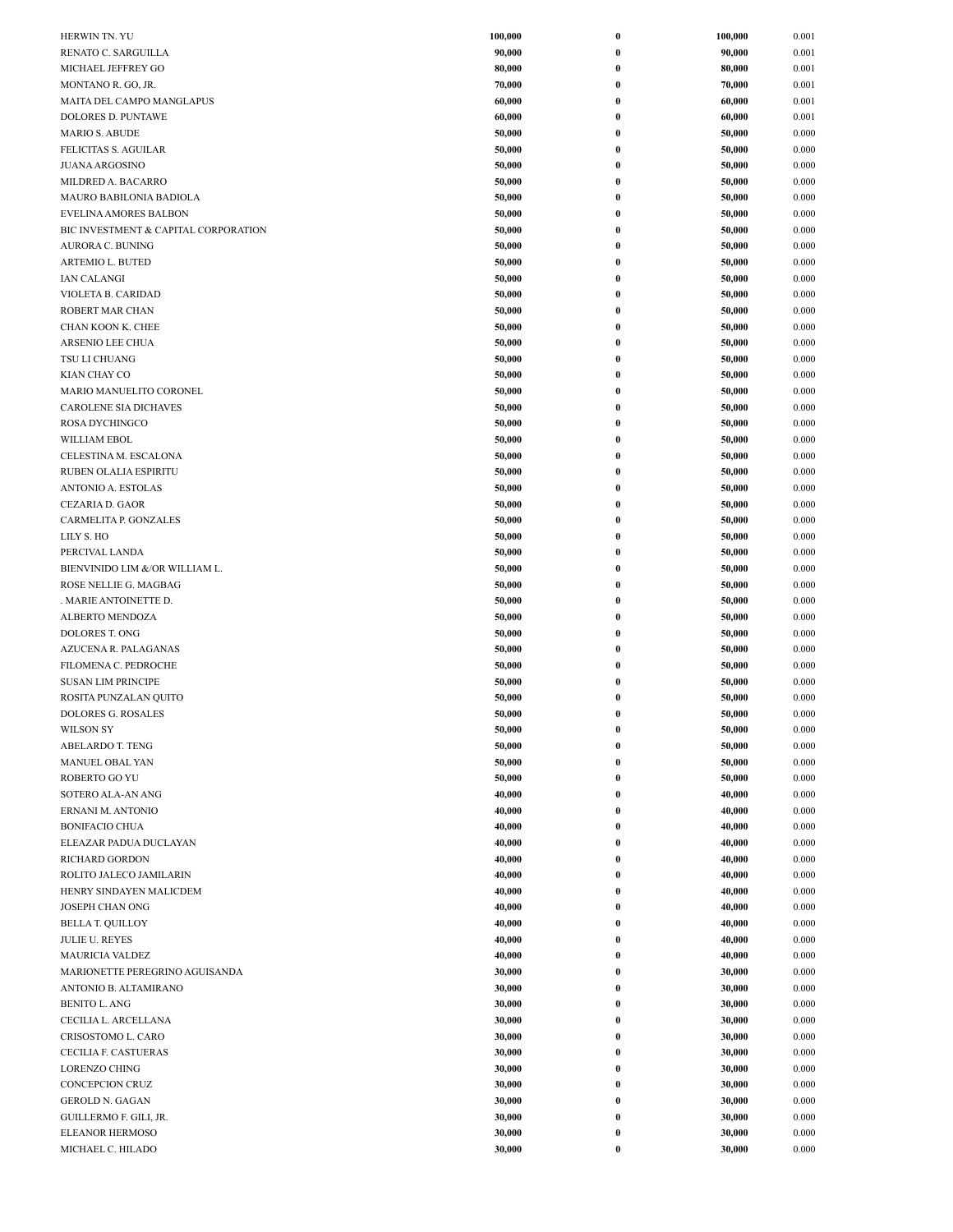|                               | 30,000 |                  | 30,000 | 0.000 |
|-------------------------------|--------|------------------|--------|-------|
| RAYMOND M. ILAGAN             |        | $\bf{0}$         |        |       |
| <b>MONALISA INOCENTES</b>     | 30,000 | $\bf{0}$         | 30,000 | 0.000 |
| NICARDO M. LEOPOLDO           | 30,000 | $\boldsymbol{0}$ | 30,000 | 0.000 |
| <b>ANTONIA MERCADO</b>        | 30,000 | $\bf{0}$         | 30,000 | 0.000 |
| HELIODORO MERCADO             | 30,000 | $\bf{0}$         | 30,000 | 0.000 |
| FRANCISCO D. NARIO            | 30,000 | $\bf{0}$         | 30,000 | 0.000 |
| JOSEFINA C. OCAMPO            | 30,000 | $\bf{0}$         | 30,000 | 0.000 |
| JERRY CHAN ONG                | 30,000 | $\bf{0}$         | 30,000 | 0.000 |
| JOHN ALVIN C. ONG             | 30,000 | $\bf{0}$         | 30,000 | 0.000 |
| JORDAN CHAN ONGADON           | 30,000 | $\bf{0}$         | 30,000 | 0.000 |
| JOCELYN THERESE PADUA         | 30,000 | $\bf{0}$         | 30,000 | 0.000 |
| MARILYN ESGUERRA PANGANIBAN   | 30,000 | $\bf{0}$         | 30,000 | 0.000 |
| <b>BINGSON U. TECSON</b>      | 30,000 | $\bf{0}$         | 30,000 | 0.000 |
| <b>SUZETTE PINEDA VIVAR</b>   | 30,000 | $\boldsymbol{0}$ | 30,000 | 0.000 |
| <b>NOELITO ABESAMIS</b>       | 20,000 | $\bf{0}$         | 20,000 | 0.000 |
| NILO L. ALCOBER               | 20,000 | $\bf{0}$         | 20,000 | 0.000 |
| MA. SOCORRO DIGNOS ALPUERTO   | 20,000 | $\bf{0}$         | 20,000 | 0.000 |
| <b>MARIANO C. ANG</b>         | 20,000 | $\bf{0}$         | 20,000 | 0.000 |
| JACQUELINE B. ANGEL           | 20,000 | $\bf{0}$         | 20,000 | 0.000 |
| ROSA STA.CLARA BADIOLA        | 20,000 | $\bf{0}$         | 20,000 | 0.000 |
| <b>JANETH G. BATA</b>         | 20,000 | $\bf{0}$         | 20,000 | 0.000 |
| PERCITA M. BAUTISTA           | 20,000 | $\bf{0}$         | 20,000 | 0.000 |
| MA. ROWENA GRACE B. BELEN     | 20,000 | $\bf{0}$         | 20,000 | 0.000 |
| MARIA ADA G. BELLEZA          | 20,000 | $\bf{0}$         | 20,000 | 0.000 |
| ROSALINA Y. BERTULFO          | 20,000 | $\bf{0}$         | 20,000 | 0.000 |
| LOURDES JESSLIN CERINO        | 20,000 | $\bf{0}$         | 20,000 | 0.000 |
| PHILIP O. CO                  | 20,000 | $\bf{0}$         | 20,000 | 0.000 |
| VICTOR G. CO                  | 20,000 | $\bf{0}$         | 20,000 | 0.000 |
| NOEL DARREN C. DAMIAN         | 20,000 | $\bf{0}$         | 20,000 | 0.000 |
| DBP TRUST SERVICES DEPARTMENT | 20,000 | $\bf{0}$         | 20,000 | 0.000 |
| MA. LUISA DE GUZMAN           | 20,000 | $\bf{0}$         | 20,000 | 0.000 |
| JOSEFINA ROSARIO C. DINSAY    | 20,000 | $\bf{0}$         | 20,000 | 0.000 |
| FELIX F. DOMIGPE              | 20,000 | $\bf{0}$         | 20,000 | 0.000 |
| ELAINE P. ENGRACIA            | 20,000 | $\bf{0}$         | 20,000 | 0.000 |
| <b>AQUILINO M. ENRIQUEZ</b>   | 20,000 | $\bf{0}$         | 20,000 | 0.000 |
| <b>IRMA C. ESPIRITU</b>       | 20,000 | $\boldsymbol{0}$ | 20,000 | 0.000 |
| JOSEPHINE M. EVANGELISTA      | 20,000 | $\bf{0}$         | 20,000 | 0.000 |
| <b>EMILIA BONDOC FIGUEROA</b> | 20,000 | $\bf{0}$         | 20,000 | 0.000 |
| LIGAYA P. GOLEZ               | 20,000 | $\bf{0}$         | 20,000 | 0.000 |
| MARIA TRINIDAD GOMEZ          | 20,000 | $\bf{0}$         | 20,000 | 0.000 |
| NINFA G. GUADALOPE            | 20,000 | $\bf{0}$         | 20,000 | 0.000 |
| MA. LYDIA GUEVARA             | 20,000 | $\bf{0}$         | 20,000 | 0.000 |
| JESUS PAMINTUAN GUZMAN        | 20,000 | $\mathbf{0}$     | 20,000 | 0.000 |
| LINDA D. HENDERSON            | 20,000 | $\pmb{0}$        | 20,000 | 0.000 |
| DARIO N. JARDELEZA            | 20,000 | $\bf{0}$         | 20,000 | 0.000 |
| <b>JUANITO S. JAVIER</b>      | 20,000 | $\bf{0}$         | 20,000 | 0.000 |
| MA. ARLENE BARBA JUMANGIT     | 20,000 | $\boldsymbol{0}$ | 20,000 | 0.000 |
| JOSE E. JUMAO-AS              | 20,000 | $\pmb{0}$        | 20,000 | 0.000 |
| RUBEN B. KABIGTING            | 20,000 | $\boldsymbol{0}$ | 20,000 | 0.000 |
| AGNES R. LEGASPI              | 20,000 | $\bf{0}$         | 20,000 | 0.000 |
| FELIPE M. LEGASPI             | 20,000 | $\pmb{0}$        | 20,000 | 0.000 |
| <b>ROBERT P. LEUS</b>         | 20,000 | $\pmb{0}$        | 20,000 | 0.000 |
| <b>GUIOK SU LIM</b>           | 20,000 | $\bf{0}$         | 20,000 | 0.000 |
| VIRGILIO LIM                  | 20,000 | $\bf{0}$         | 20,000 | 0.000 |
| JOSE D. LIO                   | 20,000 | $\bf{0}$         | 20,000 | 0.000 |
| CARMEL BONDOC MACASPAC        | 20,000 | $\boldsymbol{0}$ | 20,000 | 0.000 |
| CAROLINA S. MANALAYSAY        | 20,000 | $\bf{0}$         | 20,000 | 0.000 |
| AURORA S. MARCELINO           | 20,000 | $\boldsymbol{0}$ | 20,000 | 0.000 |
| LEO T. MONTEJO                | 20,000 | $\pmb{0}$        | 20,000 | 0.000 |
| JUANITO M. OCAMPO JR.         | 20,000 | $\boldsymbol{0}$ | 20,000 | 0.000 |
| WILFREDO OREJOLA              | 20,000 | $\bf{0}$         | 20,000 | 0.000 |
| MA. TERESA B. ORTIGAS         | 20,000 | $\pmb{0}$        | 20,000 | 0.000 |
| RAFAEL B. ORTIGAS             | 20,000 | $\pmb{0}$        | 20,000 | 0.000 |
| RAFAEL ORTIGAS, JR.           | 20,000 | $\bf{0}$         | 20,000 | 0.000 |
| MARIA I. OVEJERA              | 20,000 | $\bf{0}$         | 20,000 | 0.000 |
| MA. ASUNCION O. PADILLA       | 20,000 | $\bf{0}$         | 20,000 | 0.000 |
| <b>BENITO T. QUIZON</b>       | 20,000 | $\bf{0}$         | 20,000 | 0.000 |
| <b>SEVERINA RAMOS</b>         | 20,000 | $\bf{0}$         | 20,000 | 0.000 |
| ILUMINADA JOY Q. RICARTE      | 20,000 | $\boldsymbol{0}$ | 20,000 | 0.000 |
| RINA MARIA P. ROSALES         | 20,000 | $\pmb{0}$        | 20,000 | 0.000 |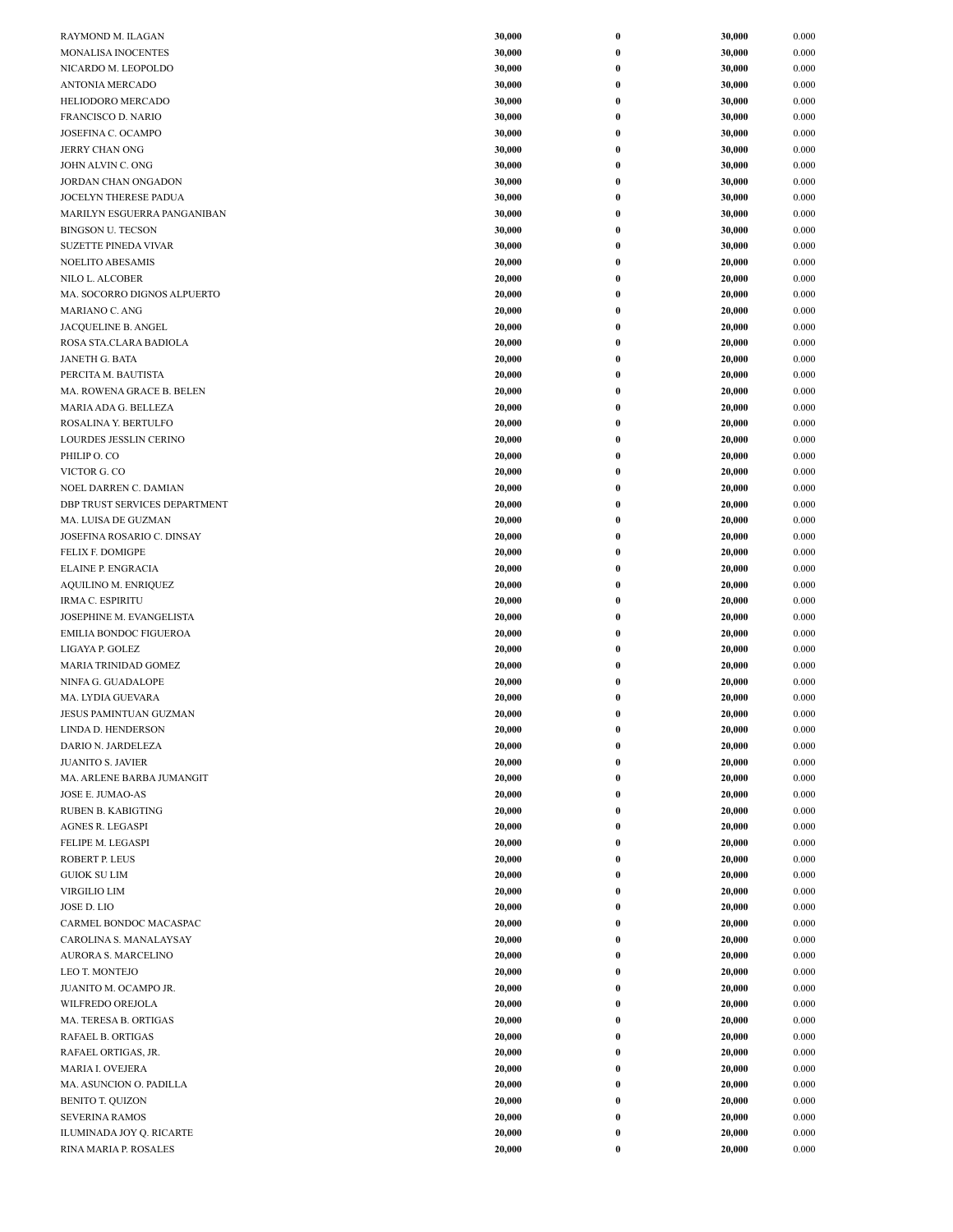| PLACIDO B. SALIBAD JR.                                      | 20,000           | $\boldsymbol{0}$     | 20,000           | 0.000          |
|-------------------------------------------------------------|------------------|----------------------|------------------|----------------|
| <b>CARMEN I. SAN JOSE</b>                                   | 20,000           | $\bf{0}$             | 20,000           | 0.000          |
| ARNECEL FRANCES SANTIAGO                                    | 20,000           | 0                    | 20,000           | 0.000          |
| <b>IRENE BELENO SANTOS</b>                                  | 20,000           | $\bf{0}$             | 20,000           | 0.000          |
| LUISA C. SO                                                 | 20,000           | $\bf{0}$             | 20,000           | 0.000          |
| MARIA PAZ M. SOLAS                                          | 20,000           | $\bf{0}$             | 20,000           | 0.000          |
| <b>GEORGE SUELTO</b>                                        | 20,000           | $\bf{0}$             | 20,000           | 0.000          |
| MA. RIZALINA T. TADEO                                       | 20,000           | $\bf{0}$             | 20,000           | 0.000          |
| <b>JAMES TE</b>                                             | 20,000           | $\bf{0}$             | 20,000           | 0.000          |
| <b>CARIDAD E. UY</b>                                        | 20,000<br>20,000 | $\bf{0}$<br>$\bf{0}$ | 20,000<br>20,000 | 0.000<br>0.000 |
| RIZALINA S.A. VILLAREAL<br>MICHAEL D. VILLARET              | 20,000           | $\bf{0}$             | 20,000           | 0.000          |
| LUCINA J. VIOLAGO                                           | 20,000           | $\bf{0}$             | 20,000           | 0.000          |
| ALFREDO GO YU                                               | 20,000           | 0                    | 20,000           | 0.000          |
| JOSE LEE &/OR KOE LION HO                                   | 15,000           | $\bf{0}$             | 15,000           | 0.000          |
| KATHARENE ROSE QUILLOY CU UNJIENG                           | 10,000           | $\bf{0}$             | 10,000           | 0.000          |
| <b>BLESILDA F. ABELLA</b>                                   | 10,000           | $\bf{0}$             | 10,000           | 0.000          |
| SALVACION ABELLA                                            | 10,000           | $\bf{0}$             | 10,000           | 0.000          |
| <b>JASON DEL MAR ABUEVA</b>                                 | 10,000           | $\bf{0}$             | 10,000           | 0.000          |
| RENATO B. AFURONG                                           | 10,000           | $\bf{0}$             | 10,000           | 0.000          |
| <b>AVELINO E. AGCAOILI</b>                                  | 10,000           | $\bf{0}$             | 10,000           | 0.000          |
| <b>TERESITA AGLIAM</b>                                      | 10,000           | $\bf{0}$             | 10,000           | 0.000          |
| <b>JUDITH CADIZ AGLOSOLOS</b><br>SOLEDAD NUNAG AMANTE       | 10,000<br>10,000 | $\bf{0}$<br>$\bf{0}$ | 10,000<br>10,000 | 0.000<br>0.000 |
| <b>ALICIA T. ANDOY</b>                                      | 10,000           | 0                    | 10,000           | 0.000          |
| <b>NOEMI S. ANTONIO</b>                                     | 10,000           | $\bf{0}$             | 10,000           | 0.000          |
| <b>RENO C. ARCAYA</b>                                       | 10,000           | $\bf{0}$             | 10,000           | 0.000          |
| ALBERT T. ARCEO                                             | 10,000           | $\bf{0}$             | 10,000           | 0.000          |
| LIGAYA M. ARELLANO                                          | 10,000           | $\bf{0}$             | 10,000           | 0.000          |
| FERDINAND ARISTORENAS                                       | 10,000           | $\bf{0}$             | 10,000           | 0.000          |
| RAQUEL ARMIN BENETUA                                        | 10,000           | $\bf{0}$             | 10,000           | 0.000          |
| LILIA KINTANAR AUGUSTO                                      | 10,000           | $\bf{0}$             | 10,000           | 0.000          |
| <b>LEONILA P. BANTILES</b>                                  | 10,000           | $\bf{0}$             | 10,000           | 0.000          |
| <b>LILIA BAUN</b>                                           | 10,000           | $\bf{0}$             | 10,000           | 0.000          |
| JOSE ROMMEL BALATON BELEN<br><b>JOSE RUEL BALATON BELEN</b> | 10,000<br>10,000 | $\bf{0}$<br>0        | 10,000<br>10,000 | 0.000<br>0.000 |
| VICTOR V. BENAVIDEZ                                         | 10,000           | $\bf{0}$             | 10,000           | 0.000          |
| <b>RONALD S. BES</b>                                        | 10,000           | $\bf{0}$             | 10,000           | 0.000          |
| MA. ELVIRA V. BULALACAO                                     | 10,000           | $\bf{0}$             | 10,000           | 0.000          |
| <b>SUSAN B. BURAYOG</b>                                     | 10,000           | 0                    | 10,000           | 0.000          |
| <b>SUSAN B. BURAYOG</b>                                     | 10,000           | $\bf{0}$             | 10,000           | 0.000          |
| JALANDONI V. BUYAO                                          | 10,000           | 0                    | 10,000           | 0.000          |
| WISHNI LUCHI L. CABATINGAN                                  | 10,000           | $\bf{0}$             | 10,000           | 0.000          |
| <b>JOSELITO V. CABRERA</b>                                  | 10,000           | $\pmb{0}$            | 10,000           | 0.000          |
| MARIA R. CADAVILLO                                          | 10,000           | $\bf{0}$             | 10,000           | 0.000          |
| ANTERO JOSE M. CAGANDA                                      | 10,000<br>10,000 | $\bf{0}$             | 10,000           | 0.000<br>0.000 |
| REBECCA C. CAJILOG<br>LORETTA SY CALDERON                   | 10,000           | 0<br>$\bf{0}$        | 10,000<br>10,000 | 0.000          |
| ISIDRO MARLON CALZADA                                       | 10,000           | 0                    | 10,000           | 0.000          |
| EUPORA C. CAMILOTES                                         | 10,000           | $\bf{0}$             | 10,000           | 0.000          |
| MARILOU L. CASTRO                                           | 10,000           | $\bf{0}$             | 10,000           | 0.000          |
| ZUSIE MALUBAG CASTRO                                        | 10,000           | $\bf{0}$             | 10,000           | 0.000          |
| MA. VICTORIA H. CERRADA                                     | 10,000           | $\bf{0}$             | 10,000           | 0.000          |
| <b>ELLEN CHIU</b>                                           | 10,000           | $\bf{0}$             | 10,000           | 0.000          |
| JOHN DERICK CHUA                                            | 10,000           | $\bf{0}$             | 10,000           | 0.000          |
| LILY D. CHUA                                                | 10,000           | $\bf{0}$             | 10,000           | 0.000          |
| PETER T. CHUA                                               | 10,000           | $\bf{0}$             | 10,000           | 0.000          |
| ROSANNA POLINTAN CO<br>CECILIA SALAZAR CREDO                | 10,000<br>10,000 | 0<br>$\bf{0}$        | 10,000<br>10,000 | 0.000<br>0.000 |
| MA. LETICIA B. CRUZ                                         | 10,000           | 0                    | 10,000           | 0.000          |
| PHILIP D.V. DASALLA                                         | 10,000           | $\bf{0}$             | 10,000           | 0.000          |
| JAIME P. DE CASTRO                                          | 10,000           | $\bf{0}$             | 10,000           | 0.000          |
| J. FERDINAND DE LUZURIAGA                                   | 10,000           | $\bf{0}$             | 10,000           | 0.000          |
| MARCOS M. DE OCAMPO                                         | 10,000           | $\bf{0}$             | 10,000           | 0.000          |
| MA. GARCIA DELFINO                                          | 10,000           | $\bf{0}$             | 10,000           | 0.000          |
| SONIA A. DIMACULANGAN                                       | 10,000           | $\bf{0}$             | 10,000           | 0.000          |
| ANGELITO T. DIZON                                           | 10,000           | $\bf{0}$             | 10,000           | 0.000          |
| LIZA B. DIZON                                               | 10,000           | $\bf{0}$             | 10,000           | 0.000          |
| ROSEMARIE Q. DUGAYO<br>TERESITA E. DULLAS                   | 10,000<br>10,000 | 0<br>$\bf{0}$        | 10,000<br>10,000 | 0.000<br>0.000 |
|                                                             |                  |                      |                  |                |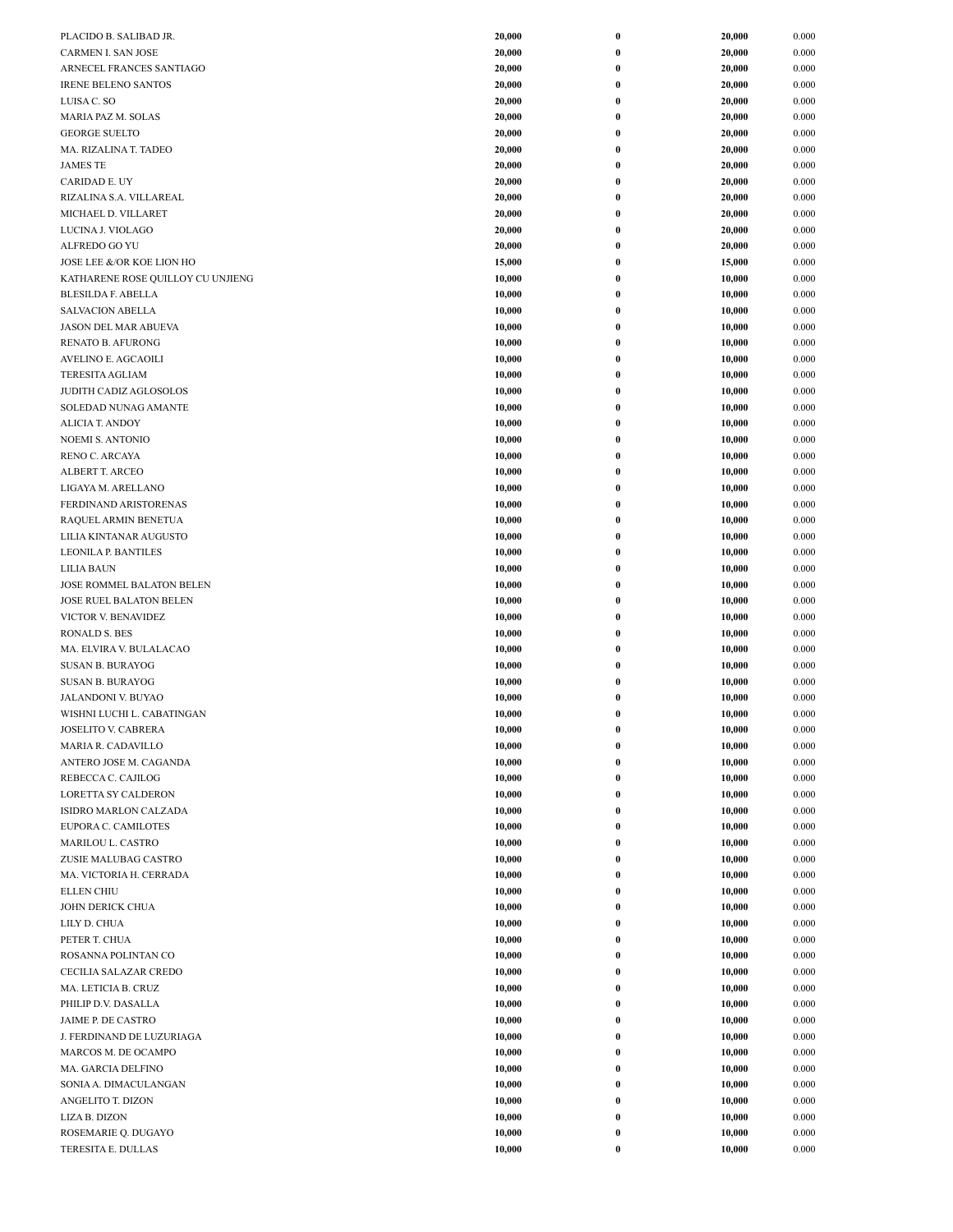| SHEILA V. FERNANDEZ            | 10,000 | $\boldsymbol{0}$ | 10,000 | 0.000 |
|--------------------------------|--------|------------------|--------|-------|
| <b>BELEN N. FORTES</b>         | 10,000 | $\bf{0}$         | 10,000 | 0.000 |
| NOVEL G. FORTICH               | 10,000 | $\bf{0}$         | 10,000 | 0.000 |
| JOCELYN ORNEDO FULACHE         | 10,000 | $\bf{0}$         | 10,000 | 0.000 |
| HAIDELITA C. GALENDEZ          | 10,000 | $\pmb{0}$        | 10,000 | 0.000 |
| AILEEN MAE A. GARCIA           | 10,000 | 0                | 10,000 | 0.000 |
| TOMAS M. GARCIA                | 10,000 | $\bf{0}$         | 10,000 | 0.000 |
| VALERIANA S. GARCIA            | 10,000 | $\bf{0}$         | 10,000 | 0.000 |
|                                | 10,000 |                  | 10,000 | 0.000 |
| ATTY. RICARDO V GLORIA, JR.    |        | $\boldsymbol{0}$ |        |       |
| ALEXANDER L. GO                | 10,000 | $\bf{0}$         | 10,000 | 0.000 |
| CHRISTOPHER M. GOTANCO         | 10,000 | $\boldsymbol{0}$ | 10,000 | 0.000 |
| NILO S. GRET                   | 10,000 | $\bf{0}$         | 10,000 | 0.000 |
| MA. VICTORIA G. GUILLERMO      | 10,000 | $\bf{0}$         | 10,000 | 0.000 |
| ZENAIDA L. GUSTILO             | 10,000 | $\bf{0}$         | 10,000 | 0.000 |
| <b>RAUL GUZMAN</b>             | 10,000 | $\bf{0}$         | 10,000 | 0.000 |
| CATHERINE H.W GREEN &/OR       | 10,000 | $\bf{0}$         | 10,000 | 0.000 |
| MELCHOR R. HONCULADA           | 10,000 | $\bf{0}$         | 10,000 | 0.000 |
| JESUS C. HUIDEM                | 10,000 | $\pmb{0}$        | 10,000 | 0.000 |
| FAUSTINO C. JAVILLONAR         | 10,000 | $\bf{0}$         | 10,000 | 0.000 |
| FE C. JUPLO                    | 10,000 | $\bf{0}$         | 10,000 | 0.000 |
| <b>MARITA KAH</b>              | 10,000 | 0                | 10,000 | 0.000 |
|                                |        |                  |        |       |
| <b>NELSON K. KAH</b>           | 10,000 | $\boldsymbol{0}$ | 10,000 | 0.000 |
| VIRGINIA K. KAH                | 10,000 | $\bf{0}$         | 10,000 | 0.000 |
| ROMUALDO GALEOS KINTANAR       | 10,000 | $\bf{0}$         | 10,000 | 0.000 |
| LEA M. KONG                    | 10,000 | $\bf{0}$         | 10,000 | 0.000 |
| <b>JULIUS L. LABOR</b>         | 10,000 | $\bf{0}$         | 10,000 | 0.000 |
| ANGEL P. LAMAT, JR.            | 10,000 | $\bf{0}$         | 10,000 | 0.000 |
| MA. FEBE P. LAMATA             | 10,000 | 0                | 10,000 | 0.000 |
| <b>BERNIE L. LANOJAN</b>       | 10,000 | 0                | 10,000 | 0.000 |
| <b>ELLEN TAN LAO</b>           | 10,000 | $\bf{0}$         | 10,000 | 0.000 |
| WILLIAM SUPNET LARDIZABAL      | 10,000 | $\bf{0}$         | 10,000 | 0.000 |
| DON JOSE LAUDENCIA             | 10,000 | 0                | 10,000 | 0.000 |
|                                |        |                  |        |       |
| OFELIA KINTANAR LEPITEN        | 10,000 | $\boldsymbol{0}$ | 10,000 | 0.000 |
| LIGAYA M. LEVISTE              | 10,000 | $\bf{0}$         | 10,000 | 0.000 |
| <b>JAMES ORTEGA LIM</b>        | 10,000 | $\boldsymbol{0}$ | 10,000 | 0.000 |
| ROGELIO QUIJADA LIM            | 10,000 | $\bf{0}$         | 10,000 | 0.000 |
| MA. TERESA PINEDA LIWANAG      | 10,000 | $\bf{0}$         | 10,000 | 0.000 |
| CAROLINE JANE QUILLOY MADAMBA  | 10,000 | $\bf{0}$         | 10,000 | 0.000 |
| NYRA M. MADLAMBAYAN            | 10,000 | $\bf{0}$         | 10,000 | 0.000 |
| <b>MARCELO MALANA</b>          | 10,000 | 0                | 10,000 | 0.000 |
| LILIA T. MANAHAN               | 10,000 | 0                | 10,000 | 0.000 |
| MA. CONSOLACION MANALO         | 10,000 | 0                | 10,000 | 0.000 |
| ALEJANDRO G. MAR               | 10,000 | 0                | 10,000 | 0.000 |
| RICHARD P. MARANON             | 10,000 | 0                | 10,000 | 0.000 |
|                                |        |                  |        | 0.000 |
| SOCORRO VANGELI MEDINA         | 10,000 | $\boldsymbol{0}$ | 10,000 |       |
| MERLY MERCADO                  | 10,000 | $\boldsymbol{0}$ | 10,000 | 0.000 |
| SALVADOR A. MONTEBON           | 10,000 | $\bf{0}$         | 10,000 | 0.000 |
| TOMAS G. NGO                   | 10,000 | $\bf{0}$         | 10,000 | 0.000 |
| <b>CARIDAD NONATO</b>          | 10,000 | $\bf{0}$         | 10,000 | 0.000 |
| ANA MITZIE S. OCIO             | 10,000 | $\pmb{0}$        | 10,000 | 0.000 |
| PRIMITIVA S. OCIO              | 10,000 | 0                | 10,000 | 0.000 |
| DON ENRICO M. OCTAVO           | 10,000 | $\bf{0}$         | 10,000 | 0.000 |
| CRISTETA PINEDA OLALIA         | 10,000 | $\bf{0}$         | 10,000 | 0.000 |
| WILFREDO ORDESTA               | 10,000 | 0                | 10,000 | 0.000 |
| <b>MERLITO T. PAGUIO</b>       | 10,000 | $\boldsymbol{0}$ | 10,000 | 0.000 |
| CLARISSA C. PALACIO            | 10,000 | $\bf{0}$         | 10,000 | 0.000 |
| ANTONIO PANALIGAN              | 10,000 | $\boldsymbol{0}$ | 10,000 | 0.000 |
|                                |        | $\bf{0}$         |        | 0.000 |
| PERPETUA T. PANGON             | 10,000 |                  | 10,000 |       |
| MA. ROWENA PANTIG              | 10,000 | $\bf{0}$         | 10,000 | 0.000 |
| ESTEBAN C. PASCUA              | 10,000 | $\bf{0}$         | 10,000 | 0.000 |
| FRANCISCO RECTO CLEOFE PATRON  | 10,000 | 0                | 10,000 | 0.000 |
| FILOMENA C. PEDROCHE           | 10,000 | 0                | 10,000 | 0.000 |
| BENJAMIN ALLAN MARCOS POLIQUIT | 10,000 | $\bf{0}$         | 10,000 | 0.000 |
| RODOLFO A. RABANG              | 10,000 | $\boldsymbol{0}$ | 10,000 | 0.000 |
| MA. JESSICA RAYMUNDO RAYMUNDO  | 10,000 | 0                | 10,000 | 0.000 |
| AMPARO S. RAZO                 | 10,000 | 0                | 10,000 | 0.000 |
| IMELDA A. RELAMPAGOS           | 10,000 | $\bf{0}$         | 10,000 | 0.000 |
| <b>JOSEPHINE S. REYES</b>      | 10,000 | $\boldsymbol{0}$ | 10,000 | 0.000 |
| LUZVIMINDA G. RODRIGUEZ        | 10,000 | $\pmb{0}$        | 10,000 | 0.000 |
| FLORENCIO H. RUEDAS            | 10,000 | $\pmb{0}$        | 10,000 | 0.000 |
|                                |        |                  |        |       |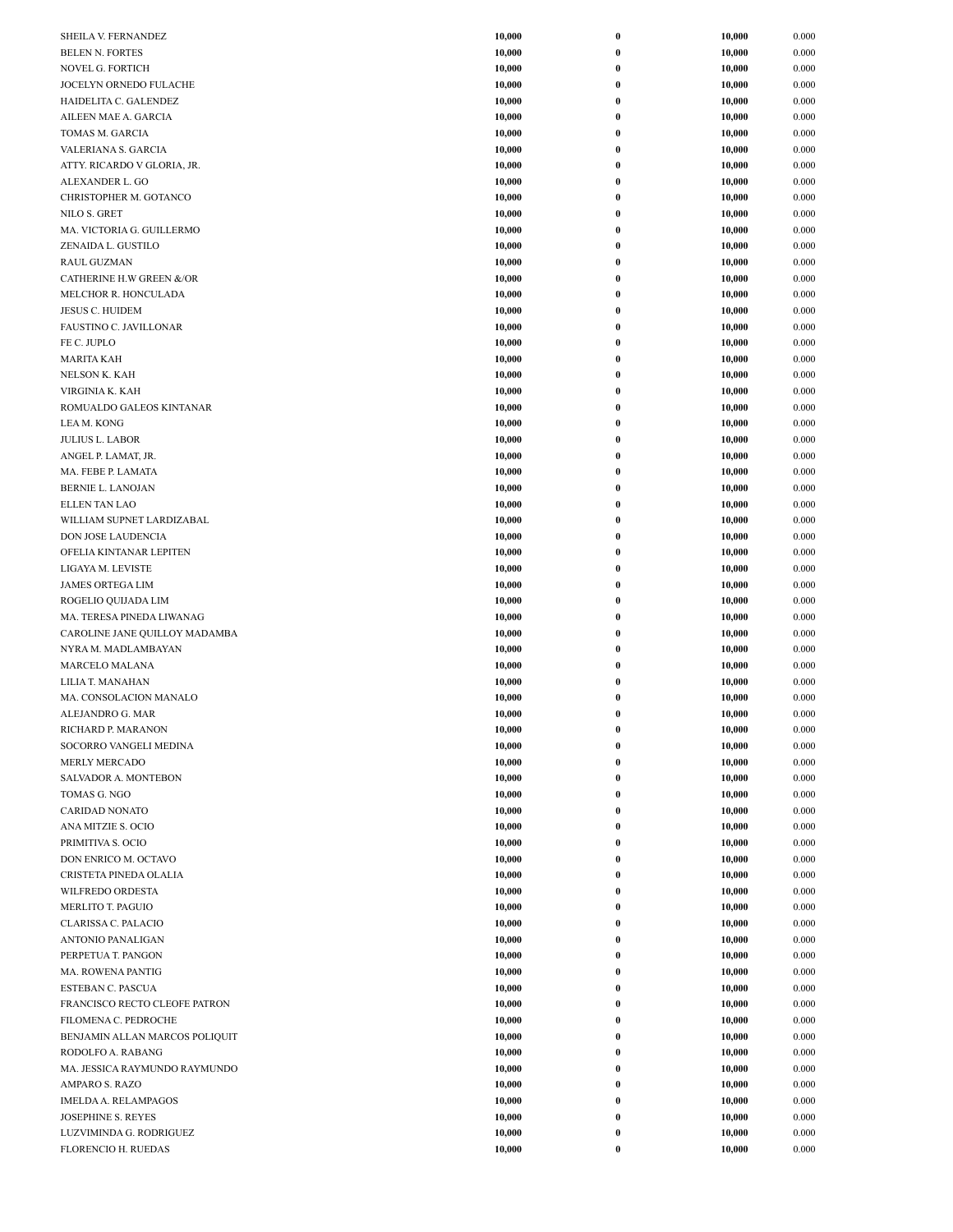| VIRGILIA T. RUEDAS                         | 10,000       | $\bf{0}$         | 10,000       | 0.000 |
|--------------------------------------------|--------------|------------------|--------------|-------|
| <b>JOSELITO B. RUSTIA</b>                  | 10,000       | $\bf{0}$         | 10,000       | 0.000 |
| DANILO A. SADO                             | 10,000       | $\bf{0}$         | 10,000       | 0.000 |
| <b>EVANGELINE N. SAGUID</b>                | 10,000       | 0                | 10,000       | 0.000 |
| THERESA BERNADETTE PONCE SAL               | 10,000       | 0                | 10,000       | 0.000 |
| <b>EGENALINE SALAZAR</b>                   | 10,000       | 0                | 10,000       | 0.000 |
| DALILA SALVADOR                            | 10,000       | 0                | 10,000       | 0.000 |
| AIDA R. SAN GABRIEL                        | 10,000       | 0                | 10,000       | 0.000 |
| CARMELA I. SAN JOSE                        | 10,000       | 0                | 10,000       | 0.000 |
| CYNTHIA I. SAN JOSE                        | 10,000       | 0                | 10,000       | 0.000 |
| <b>ISAAC R. SAN JOSE</b>                   | 10,000       | 0                | 10,000       | 0.000 |
| MARTA C. SAN JUAN                          | 10,000       | 0                | 10,000       | 0.000 |
| <b>GERALDINO JOSUE SAN PEDRO</b>           | 10,000       | 0                | 10,000       | 0.000 |
| ALFREDO C. SANTOS                          | 10,000       | $\bf{0}$         | 10,000       | 0.000 |
| <b>COSETTE R. SANTOS</b>                   | 10,000       | 0                | 10,000       | 0.000 |
| NITA MILAGROS T SEGOVIA                    | 10,000       | 0                | 10,000       | 0.000 |
| <b>THELMA SIA</b>                          | 10,000       | 0                | 10,000       | 0.000 |
| MA. GINA S. SOLIS                          | 10,000       | 0                | 10,000       | 0.000 |
| HELEN H. SULIT                             | 10,000       | 0                | 10,000       | 0.000 |
| MARCELINO C. SY                            | 10,000       | 0                | 10,000       | 0.000 |
| RIZALINA T. TADEO                          | 10,000       | 0                | 10,000       | 0.000 |
| LORILLANDA L. TAGUAS                       | 10,000       | 0                | 10,000       | 0.000 |
| VIRGILIO C. TAMAYO                         | 10,000       | 0                | 10,000       | 0.000 |
| <b>BRAULIA C. TAMBIS</b>                   | 10,000       | $\bf{0}$         | 10,000       | 0.000 |
| <b>EMILIA P. TANGO</b>                     | 10,000       | $\bf{0}$         | 10,000       | 0.000 |
| JOSE ANGELITO O. TAYAG                     | 10,000       | 0                | 10,000       | 0.000 |
| RAINERIO D D. TEODORO                      | 10,000       | 0                | 10,000       | 0.000 |
| <b>JOSEFINA TIAN</b>                       |              |                  |              |       |
|                                            | 10,000       | 0                | 10,000       | 0.000 |
| ADELA T. TIMBANG                           | 10,000       | 0                | 10,000       | 0.000 |
| CESAR G. TIUTAN &/OR MICHAEL JOSEPH TIUTAN | 10,000       | 0                | 10,000       | 0.000 |
| LUISA M. TUAZON                            | 10,000       | 0                | 10,000       | 0.000 |
| <b>RICO SAYRE TUBOG</b>                    | 10,000       | 0                | 10,000       | 0.000 |
| ROMEO B. VARGAS                            | 10,000       | 0                | 10,000       | 0.000 |
| HELEN PATIGAYON VELASCO                    | 10,000       | 0                | 10,000       | 0.000 |
| JANETH B. VILLARIN                         | 10,000       | 0                | 10,000       | 0.000 |
| CYNTHIA ROLLE VILLELA                      | 10,000       | $\bf{0}$         | 10,000       | 0.000 |
| ALFREDO C. WAGAS                           | 10,000       | 0                | 10,000       | 0.000 |
| JO ANN NGO YAO                             | 10,000       | 0                | 10,000       | 0.000 |
| LUIS R. YMSON, JR.                         | 10,000       | 0                | 10,000       | 0.000 |
| <b>NOEL E. YU</b>                          | 10,000       | 0                | 10,000       | 0.000 |
| JOSE ENRICO Y. ZAMORA                      | 10,000       | 0                | 10,000       | 0.000 |
| <b>ENRICO T. ZANORIA</b>                   | 10,000       | 0                | 10,000       | 0.000 |
| MAYBELLINE T. IGNACIO                      | 5,000        | 0                | 5,000        | 0.000 |
| JOSE MARCEL E. PANLILIO                    | 2,000        |                  | 2,000        | 0.000 |
| MARLO T. CRISTOBAL                         | 1,000        | $\boldsymbol{0}$ | 1,000        | 0.000 |
| NICOLE E. PANLILIO                         | 1,000        | $\bf{0}$         | 1,000        | 0.000 |
| <b>JORGE GARCIA</b>                        | $\mathbf{1}$ | $\boldsymbol{0}$ | $\mathbf{1}$ | 0.000 |
| <b>JAMES A. KAPLAN</b>                     | $\mathbf 1$  | $\boldsymbol{0}$ | $\mathbf 1$  | 0.000 |
| LORENZO TANADA III                         | $\mathbf{1}$ | $\pmb{0}$        | $\mathbf 1$  | 0.000 |
|                                            |              |                  |              |       |

GRAND TOTAL (388) **12,000,000,000 0 12,000,000,000 100**

**THIS IS A COMPUTER GENERATED REPORT AND IF ISSUED WITHOUT ALTERATION, DOES NOT REQUIRE ANY SIGNATURE.**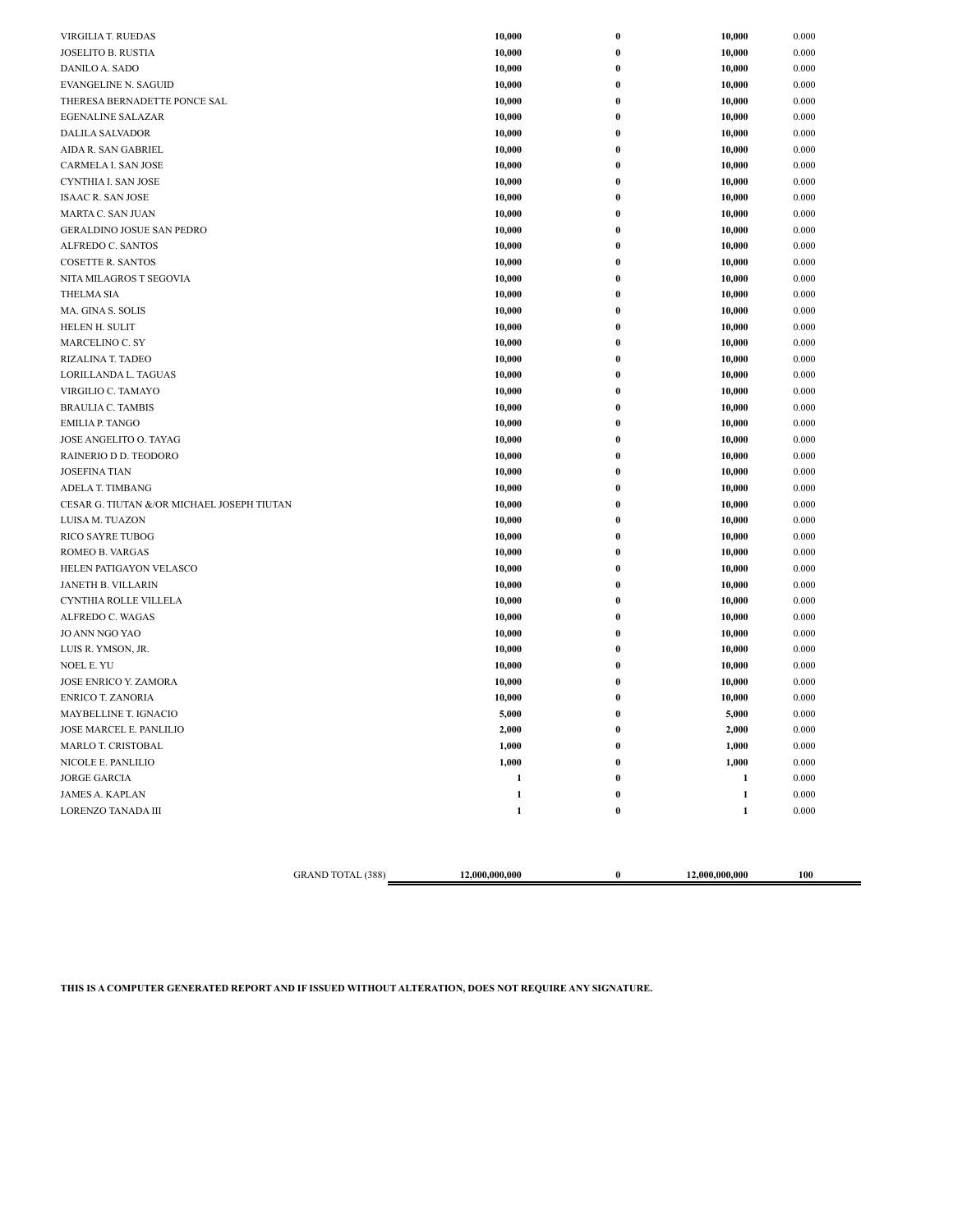## **OUTSTANDING BALANCES FOR A SPECIFIC COMPANY**

Company Code - BHI000000000

| Business Date: December 29, 2020                 |                 |
|--------------------------------------------------|-----------------|
| <b>BPNAME</b>                                    | <b>HOLDINGS</b> |
| UPCC SECURITIES CORP.                            | 31,170,000      |
| A & A SECURITIES, INC.                           | 123,910,000     |
| <b>ABACUS SECURITIES CORPORATION</b>             | 1,227,094,583   |
| PHILSTOCKS FINANCIAL INC                         | 509,497,383     |
| A. T. DE CASTRO SECURITIES CORP.                 | 7,230,000       |
| ALPHA SECURITIES CORP.                           | 37,830,000      |
| <b>BA SECURITIES, INC.</b>                       | 2,540,000       |
| AP SECURITIES INCORPORATED                       | 57,760,000      |
| ANSALDO, GODINEZ & CO., INC.                     | 130,236,800     |
| AB CAPITAL SECURITIES, INC.                      | 199,480,000     |
| SARANGANI SECURITIES, INC.                       | 10,000          |
| <b>SB EQUITIES, INC.</b>                         | 628,705,374     |
| ASIA PACIFIC CAPITAL EQUITIES & SECURITIES CORP. | 25,740,000      |
| <b>ASIASEC EQUITIES, INC.</b>                    | 10,925,000      |
| CHINA BANK SECURITIES CORPORATION                | 56,340,000      |
| BELSON SECURITIES, INC.                          | 67,640,000      |
| BENJAMIN CO CA & CO., INC.                       | 10,100,000      |
| B. H. CHUA SECURITIES CORPORATION                | 380,000         |
| IJAKA SECURITIES CORP.                           | 5,310,000       |
| <b>BPI SECURITIES CORPORATION</b>                | 400,132,970     |
| CAMPOS, LANUZA & COMPANY, INC.                   | 28,575,000      |
| SINCERE SECURITIES CORPORATION                   | 29,560,000      |
| <b>CTS GLOBAL EQUITY GROUP, INC.</b>             | 13,570,000      |
| <b>TRITON SECURITIES CORP.</b>                   | 182,350,000     |
| PHILEO ALLIED SECURITIES (PHILIPPINES), INC.     | 10,000          |
| <b>IGC SECURITIES INC.</b>                       | 38,700,000      |
| <b>CUALOPING SECURITIES CORPORATION</b>          | 3,230,000       |
| DAVID GO SECURITIES CORP.                        | 152,180,000     |
| DIVERSIFIED SECURITIES, INC.                     | 36,993,595      |
| E. CHUA CHIACO SECURITIES, INC.                  | 192,549,990     |
| <b>EAST WEST CAPITAL CORPORATION</b>             | 580,000         |
| EASTERN SECURITIES DEVELOPMENT CORPORATION       | 180,660,000     |
| EQUITIWORLD SECURITIES, INC.                     | 50,320,000      |
| EVERGREEN STOCK BROKERAGE & SEC., INC.           | 157,130,000     |
| FIRST ORIENT SECURITIES, INC.                    | 14,850,000      |
| FIRST INTEGRATED CAPITAL SECURITIES, INC.        | 7,500,000       |
| F. YAP SECURITIES, INC.                          | 10,360,000      |
| AURORA SECURITIES, INC.                          | 123,290,000     |
| GLOBALINKS SECURITIES & STOCKS, INC.             | 137,100,000     |
| ISG SECURITIES, INC.                             | 1,400,000       |
| GOLDSTAR SECURITIES, INC.                        | 8,980,000       |
| GUILD SECURITIES, INC.                           | 53,100,000      |
| HDI SECURITIES, INC.                             | 214,760,000     |
| H. E. BENNETT SECURITIES, INC.                   | 24,800,000      |
| II. ACKERMAN & CO., INC.                         | 220,000         |
| I. B. GIMENEZ SECURITIES, INC.                   | 2,580,000       |
| INVESTORS SECURITIES, INC,                       | 82,975,000      |
| IMPERIAL, DE GUZMAN, ABALOS & CO., INC.          | 14,875,000      |
| INTRA-INVEST SECURITIES, INC.                    | 7,330,000       |
| J.M. BARCELON & CO., INC.                        | 1,270,000       |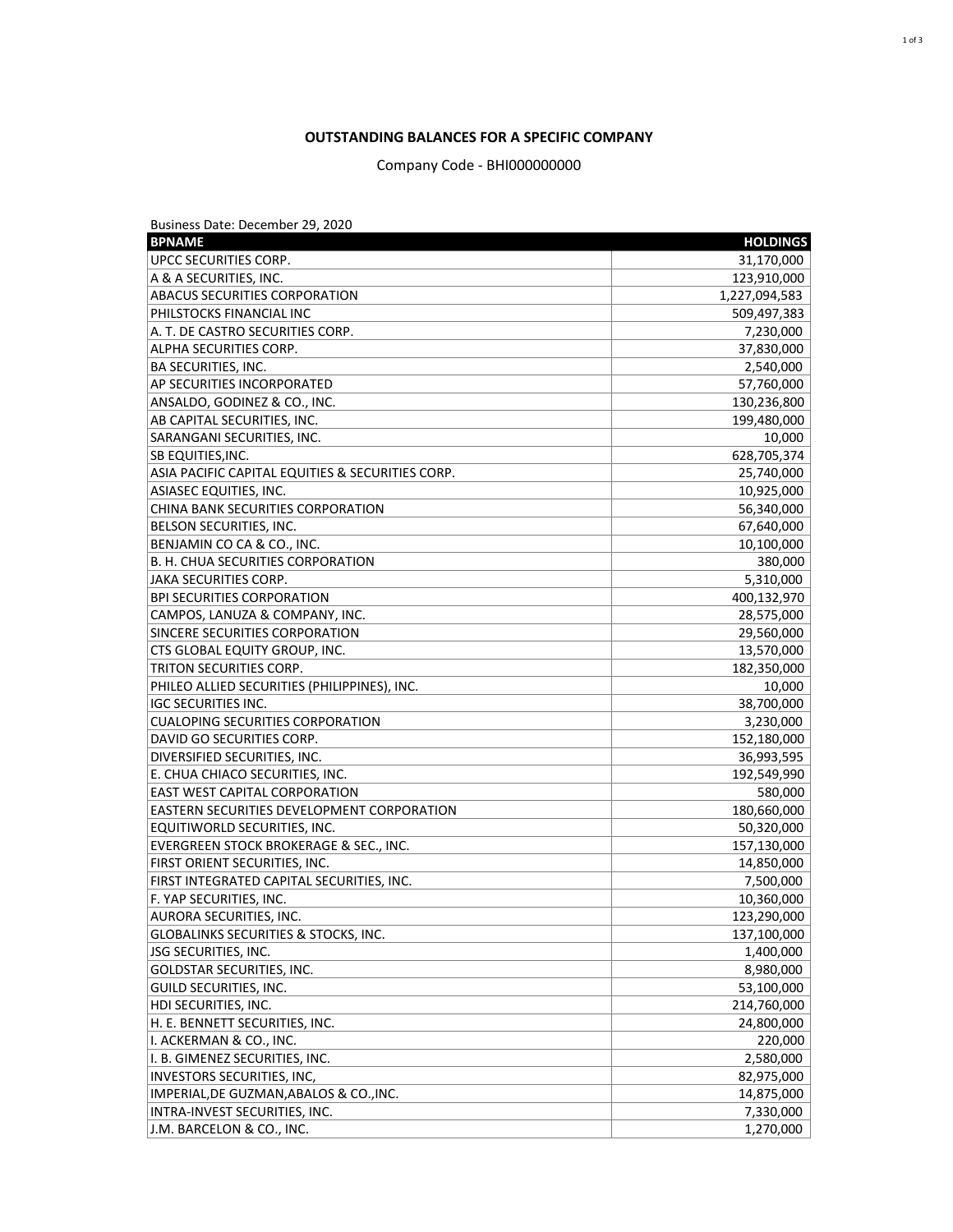| <b>BPNAME</b>                                           | <b>HOLDINGS</b> |
|---------------------------------------------------------|-----------------|
| VALUE QUEST SECURITIES CORPORATION                      | 46,400,000      |
| STRATEGIC EQUITIES CORP.                                | 20,320,000      |
| LARRGO SECURITIES CO., INC.                             | 1,870,000       |
| LOPEZ, LOCSIN, LEDESMA & CO., INC.                      | 1,000,000       |
| LUCKY SECURITIES, INC.                                  | 26,820,000      |
| LUYS SECURITIES COMPANY, INC.                           | 50,160,000      |
| <b>MANDARIN SECURITIES CORPORATION</b>                  | 23,040,000      |
| COL Financial Group, Inc.                               | 2,013,954,315   |
| DA MARKET SECURITIES, INC.                              | 104,980,000     |
| MERCANTILE SECURITIES CORP.                             | 58,200,000      |
| MERIDIAN SECURITIES, INC.                               | 102,060,000     |
| MDR SECURITIES, INC.                                    | 8,250,000       |
| REGIS PARTNERS, INC.                                    | 1,200,000       |
| MOUNT PEAK SECURITIES, INC.                             | 1,620,000       |
| NEW WORLD SECURITIES CO., INC.                          |                 |
| OPTIMUM SECURITIES CORPORATION                          | 52,870,000      |
|                                                         | 43,400,000      |
| RCBC SECURITIES, INC.                                   | 20,951,000      |
| PAN ASIA SECURITIES CORP.                               | 82,780,000      |
| PAPA SECURITIES CORPORATION                             | 40,190,000      |
| MAYBANK ATR KIM ENG SECURITIES, INC.                    | 137,770,000     |
| PLATINUM SECURITIES, INC.                               | 4,000,000       |
| PNB SECURITIES, INC.                                    | 133,110,000     |
| PREMIUM SECURITIES, INC.                                | 31,940,000      |
| SALISBURY BKT SECURITIES CORPORATION                    | 70,000          |
| <b>QUALITY INVESTMENTS &amp; SECURITIES CORPORATION</b> | 168,660,000     |
| R & L INVESTMENTS, INC.                                 | 310,000         |
| ALAKOR SECURITIES CORPORATION                           | 244,760,000     |
| R. COYIUTO SECURITIES, INC.                             | 291,650,000     |
| REGINA CAPITAL DEVELOPMENT CORPORATION                  | 121,370,000     |
| R. NUBLA SECURITIES, INC.                               | 146,630,000     |
| AAA SOUTHEAST EQUITIES, INCORPORATED                    | 188,280,000     |
| R. S. LIM & CO., INC.                                   | 14,600,000      |
| RTG & COMPANY, INC.                                     | 1,950,000       |
| S.J. ROXAS & CO., INC.                                  | 40,450,000      |
| SECURITIES SPECIALISTS, INC.                            | 100,000         |
| FIDELITY SECURITIES, INC.                               | 1,800,000       |
| SUMMIT SECURITIES, INC.                                 | 70,790,000      |
| STANDARD SECURITIES CORPORATION                         | 76,000,000      |
| TANSENGCO & CO., INC.                                   | 94,740,000      |
| THE FIRST RESOURCES MANAGEMENT & SECURITIES CORP.       | 11,500,000      |
| TOWER SECURITIES, INC.                                  | 148,740,000     |
| TRANS-ASIA SECURITIES, INC.                             | 7,170,000       |
| APEX PHILIPPINES EQUITIES CORPORATION                   | 310,000         |
| TRENDLINE SECURITIES CORPORATION                        | 50,000          |
| TRI-STATE SECURITIES, INC.                              | 600,000         |
| UCPB SECURITIES, INC.                                   | 60,630,000      |
| VENTURE SECURITIES, INC.                                | 13,750,000      |
| FIRST METRO SECURITIES BROKERAGE CORP.                  | 486,450,000     |
| WEALTH SECURITIES, INC.                                 | 166,070,000     |
| WESTLINK GLOBAL EQUITIES, INC.                          | 324,380,000     |
| BERNAD SECURITIES, INC.                                 | 44,320,000      |
| WONG SECURITIES CORPORATION                             | 50,000          |
| YAO & ZIALCITA, INC.                                    | 25,960,000      |
| YU & COMPANY, INC.                                      | 35,480,000      |
| <b>BDO SECURITIES CORPORATION</b>                       | 235,557,000     |
| EAGLE EQUITIES, INC.                                    | 58,490,000      |
| GOLDEN TOWER SECURITIES & HOLDINGS, INC.                | 17,560,000      |
| SOLAR SECURITIES, INC.                                  | 86,340,000      |
|                                                         |                 |